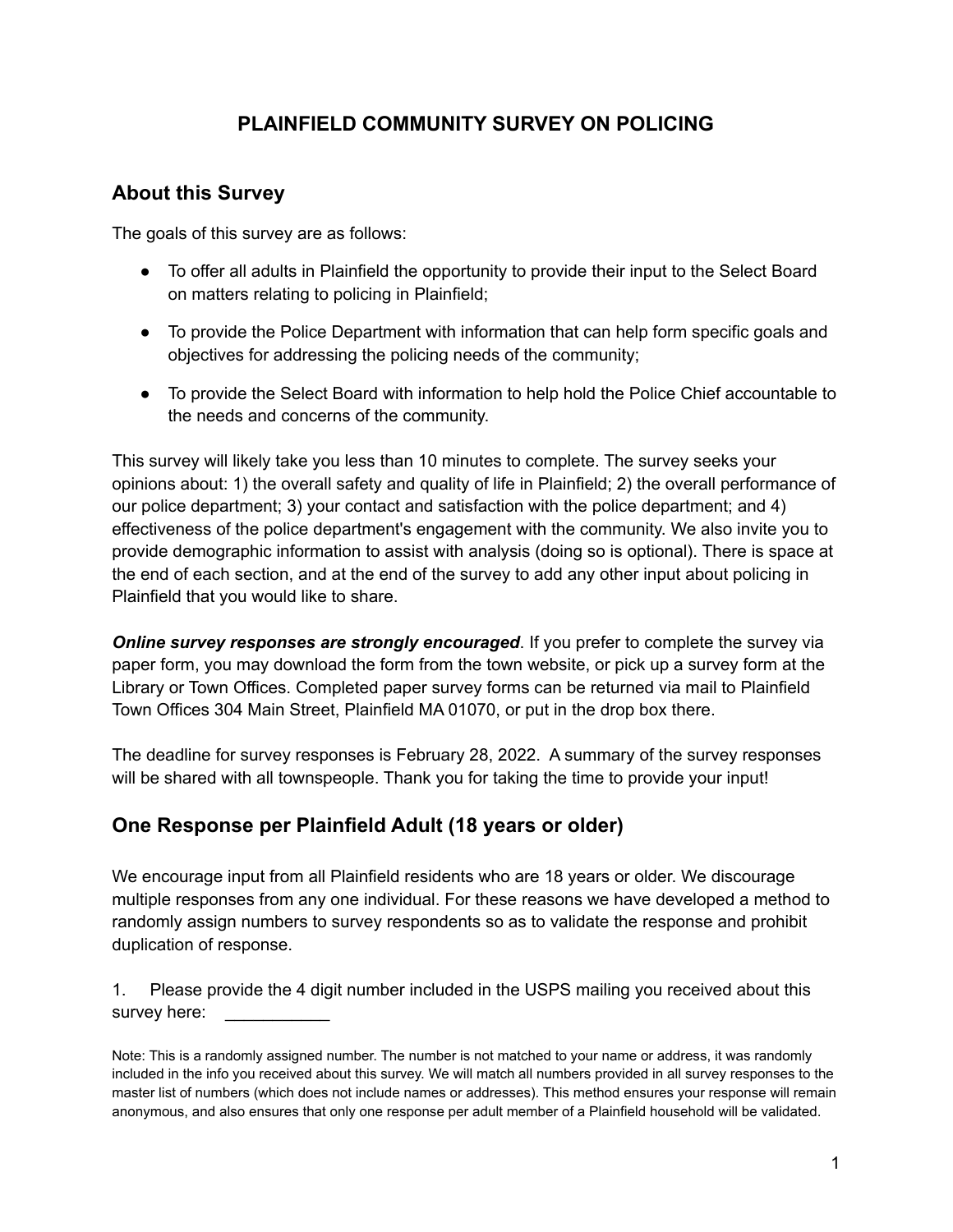# **Our Community: Safety and Quality of Life**

Please provide your perspectives on safety, crime and quality of life in Plainfield.

2. Please select at least one (1) and up to three (3) issues you think are the biggest challenges affecting your safety and quality of life in Plainfield. Select from this list or add "other" (if choosing "other" provide a brief description). *Check at least one and up to three:*

- $\Box$  Burglary/theft
- $\Box$  Children in emotional/physical danger
- $\Box$  Elders in emotional/physical danger
- $\Box$  Domestic violence
- $\Box$  Physical assault
- $\Box$  Unlawful weapons possession or use
- $\Box$  Unlawful drug use (manufacture, transport or sale of controlled or unlawful substances)
- $\Box$  Underage drinking
- $\Box$  Trespassing
- $\Box$  Stray/barking dogs
- $\Box$  Livestock problems
- $\Box$  Wildlife problems
- $\Box$  Unlawful dumping
- $\Box$  Unlawful burning
- $\Box$  Random sounds of gunfire
- $\Box$  Speeding motor vehicles or other traffic problems
- $\Box$  Credit card/bank/computer fraud or identity theft
- $\Box$  Harassing or suspicious phone calls
- $\Box$  Noisy neighbors
- Other: \_\_\_\_\_\_\_\_\_\_\_\_\_\_\_\_\_\_\_\_\_\_\_\_\_\_\_\_\_\_\_\_\_\_\_\_\_\_\_\_\_\_\_\_\_\_\_\_\_\_\_\_\_\_\_\_\_\_\_\_\_\_

3. Over the last 36 months, to what extent have your feelings of safety in our Plainfield community increased, decreased, or stayed the same? *Check one*:

- $\Box$  Decreased a lot
- D Decreased some
- $\Box$  Stayed the same
- $\Box$  Increased some
- $\Box$  Increased a lot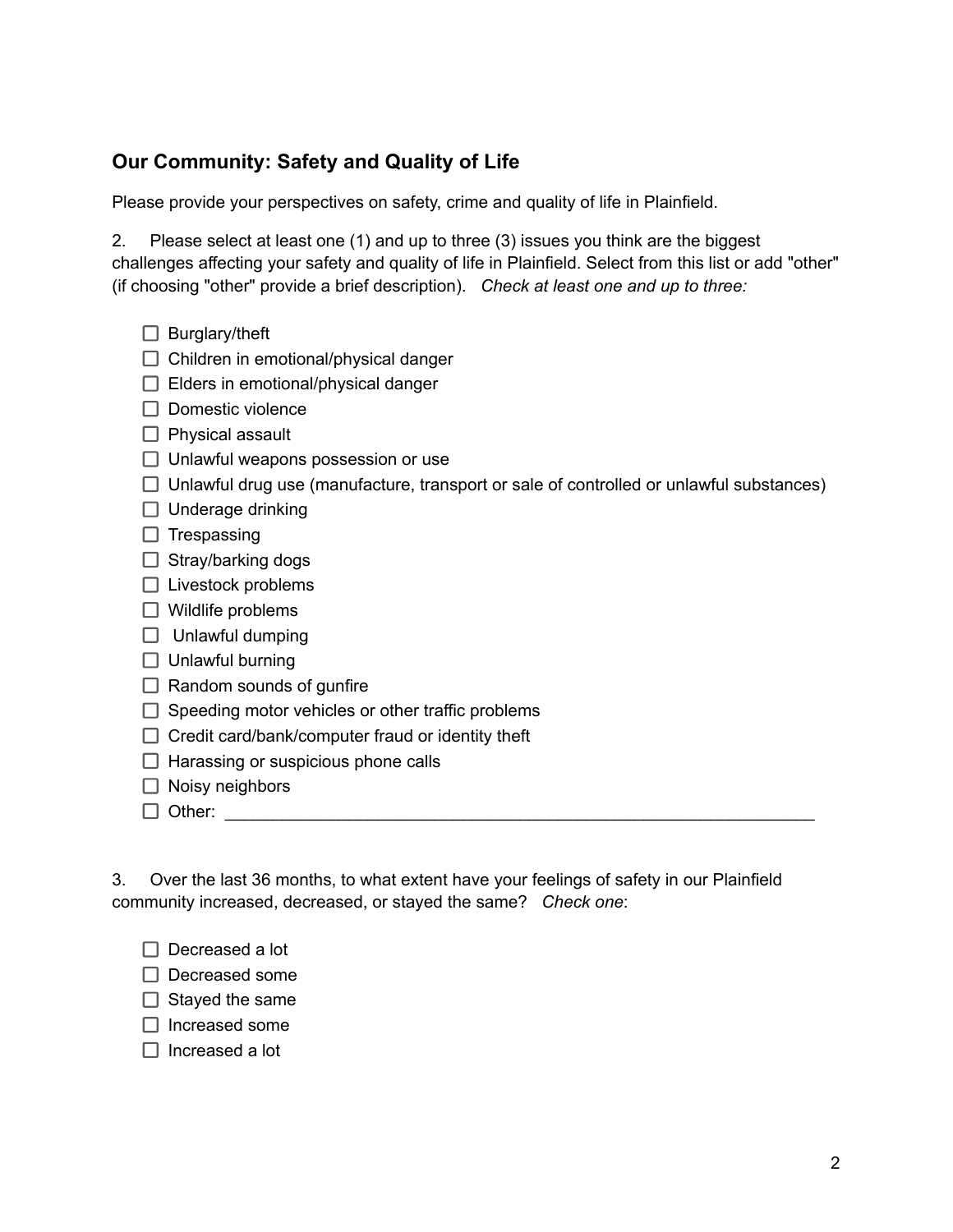4. To what extent do you feel safe in Plainfield when you are outside alone? *Check one*:

- $\Box$  Not at all
- $\Box$  A little
- $\Box$  Somewhat
- $\Box$  A lot
- $\Box$  To a great extent
- $\Box$  Not applicable, I'm never outside alone

5. Have you limited, changed, or curtailed your activities in Plainfield because you are concerned about crime or your own safety? *Check one answer per row*:

|        | Yes | No | Don't Know/Unsure |  |  |
|--------|-----|----|-------------------|--|--|
| Crime  |     |    |                   |  |  |
| Safety |     |    |                   |  |  |

6. Do you feel that crime is such an issue in Plainfield that you would consider moving away from Plainfield? *Check one*:

- □ Yes
- □ No
- □ Don't know/Unsure

7. Please provide anything else you'd like us to know regarding your perspectives of Safety and Quality of Life in Plainfield.

\_\_\_\_\_\_\_\_\_\_\_\_\_\_\_\_\_\_\_\_\_\_\_\_\_\_\_\_\_\_\_\_\_\_\_\_\_\_\_\_\_\_\_\_\_\_\_\_\_\_\_\_\_\_\_\_\_\_\_\_\_\_\_\_\_\_\_\_\_\_\_\_\_\_\_\_

\_\_\_\_\_\_\_\_\_\_\_\_\_\_\_\_\_\_\_\_\_\_\_\_\_\_\_\_\_\_\_\_\_\_\_\_\_\_\_\_\_\_\_\_\_\_\_\_\_\_\_\_\_\_\_\_\_\_\_\_\_\_\_\_\_\_\_\_\_\_\_\_\_\_\_\_

\_\_\_\_\_\_\_\_\_\_\_\_\_\_\_\_\_\_\_\_\_\_\_\_\_\_\_\_\_\_\_\_\_\_\_\_\_\_\_\_\_\_\_\_\_\_\_\_\_\_\_\_\_\_\_\_\_\_\_\_\_\_\_\_\_\_\_\_\_\_\_\_\_\_\_\_

\_\_\_\_\_\_\_\_\_\_\_\_\_\_\_\_\_\_\_\_\_\_\_\_\_\_\_\_\_\_\_\_\_\_\_\_\_\_\_\_\_\_\_\_\_\_\_\_\_\_\_\_\_\_\_\_\_\_\_\_\_\_\_\_\_\_\_\_\_\_\_\_\_\_\_\_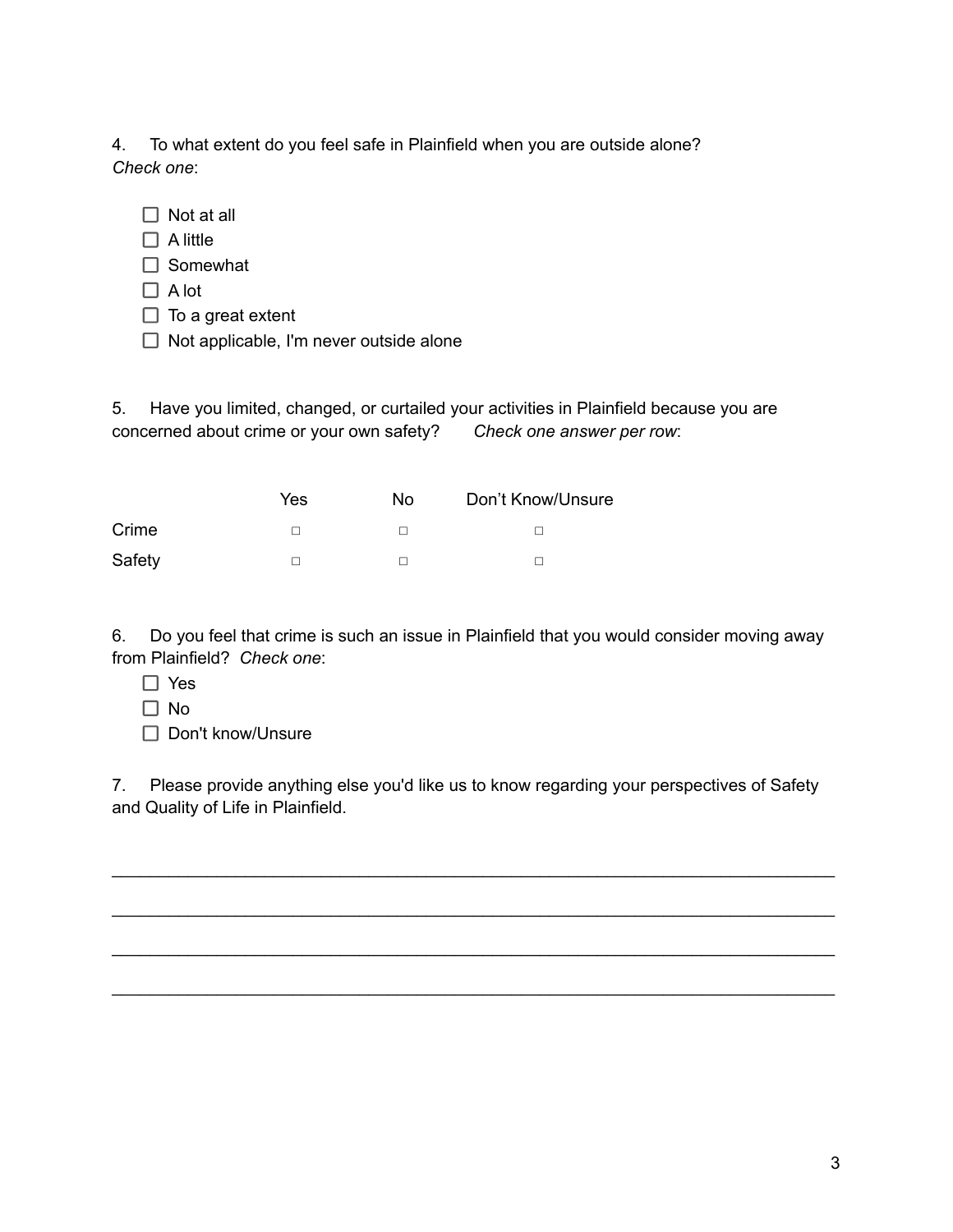### **Overall Performance of Plainfield Police Department**

The Plainfield Police Department employs one full time chief, one full time sergeant and two part time patrol officers. Chief Litchfield and Sgt. Miazga are on duty Monday through Friday, covering the hours from 6 a.m. to 9 p.m. The police station is staffed Monday through Friday from 9 a.m. to 5 p.m. and by appointment. Police coverage outside of this schedule is provided by Massachusetts State Police. The current fiscal year police salaries and operating expenses, which are part of the public safety section of the annual town budget, are \$142,423 (costs for police employee benefits, police station expenses and acquisition of police vehicles are included in separate line items in the town budget). The Plainfield Select Board oversees the police department.

Please provide your perspectives on the overall performance of the Plainfield Police Department.

8. Considering your responses in the previous section, please indicate if our Plainfield Police Department is addressing the top 1 to 3 problems/concerns YOU have about safety and quality of life in town. *Check one:*

- $\Box$  Strongly Agree
- $\Box$  Agree
- □ No Opinion/Don't Know
- $\Box$  Disagree
- $\Box$  Strongly Disagree
- 9. Should police coverage in Plainfield change? *Check one:*
	- $\Box$  Keep at current levels
	- $\Box$  Increase coverage
	- $\Box$  Decrease coverage
	- □ No Opinion/Don't Know

10. Plainfield Police have sufficient funding to provide adequate protection for the town. *Check one*:

- $\Box$  Agree, sufficient funding
- $\Box$  Disagree, not enough funding
- $\Box$  Disagree, too much funding
- $\Box$  No opinion/Don't know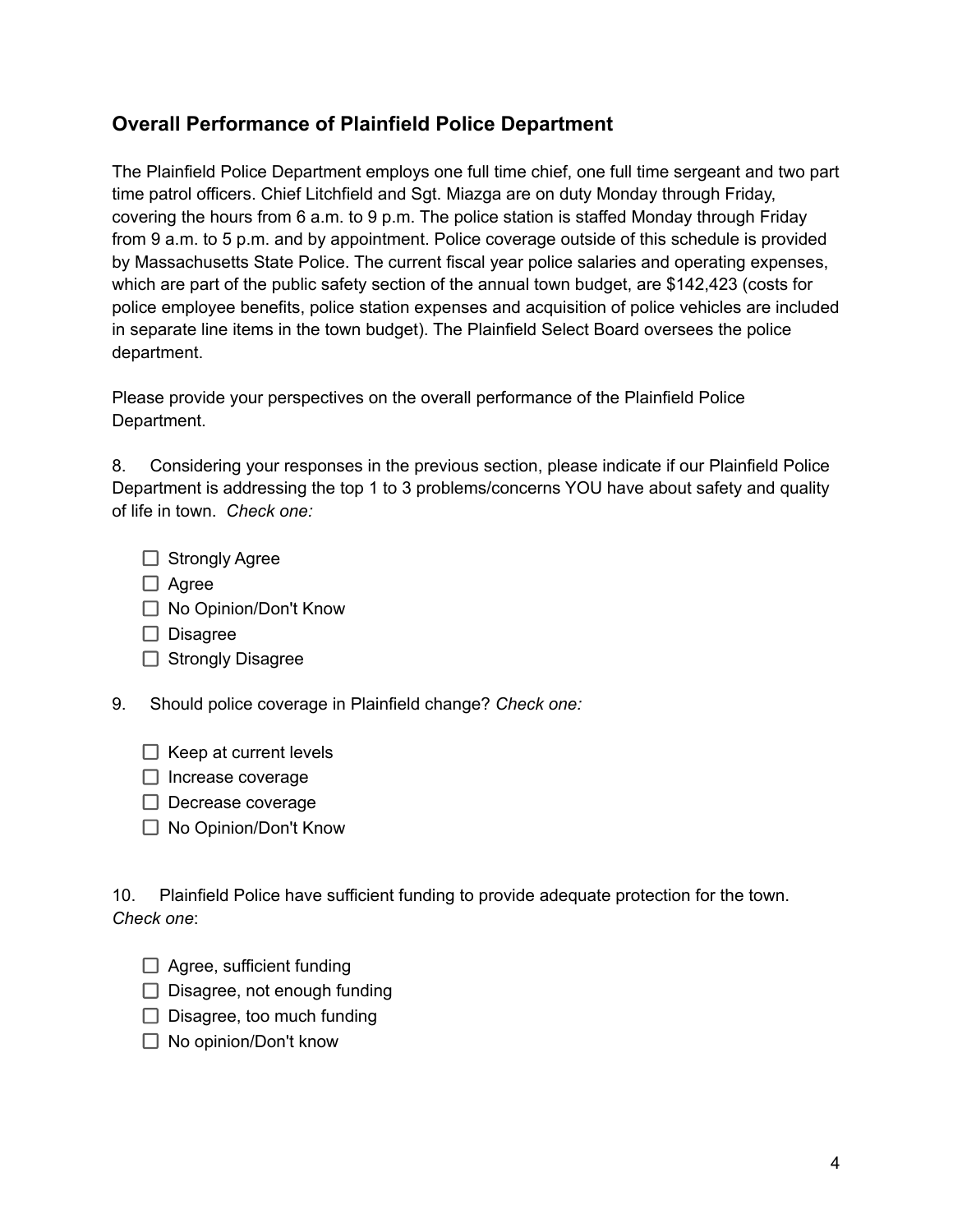11. The Plainfield Police (see work schedule above) respond to emergency calls in a timely manner. *Check one:*

- $\Box$  Strongly Agree
- □ Agree
- □ No Opinion/Don't Know
- $\Box$  Disagree
- $\Box$  Strongly Disagree

12. The State Police (providing coverage outside of Plainfield Police work schedule) respond to emergency calls in a timely manner. *Check one:*

- $\Box$  Strongly Agree
- □ Agree
- □ No Opinion/Don't Know
- Disagree
- $\Box$  Strongly Disagree

13. Telephone calls to the Plainfield Police station are handled professionally and efficiently. *Check one*:

- $\Box$  Strongly Agree
- □ Agree
- □ No Opinion/Don't Know
- $\Box$  Disagree
- $\Box$  Strongly Disagree

14. Plainfield Police Officers respect the rights of individuals and treat people with dignity and respect. *Check one*:

 $\Box$  Strongly Agree

 $\Box$  Agree

- □ No Opinion/Don't Know
- $\Box$  Disagree
- $\Box$  Strongly Disagree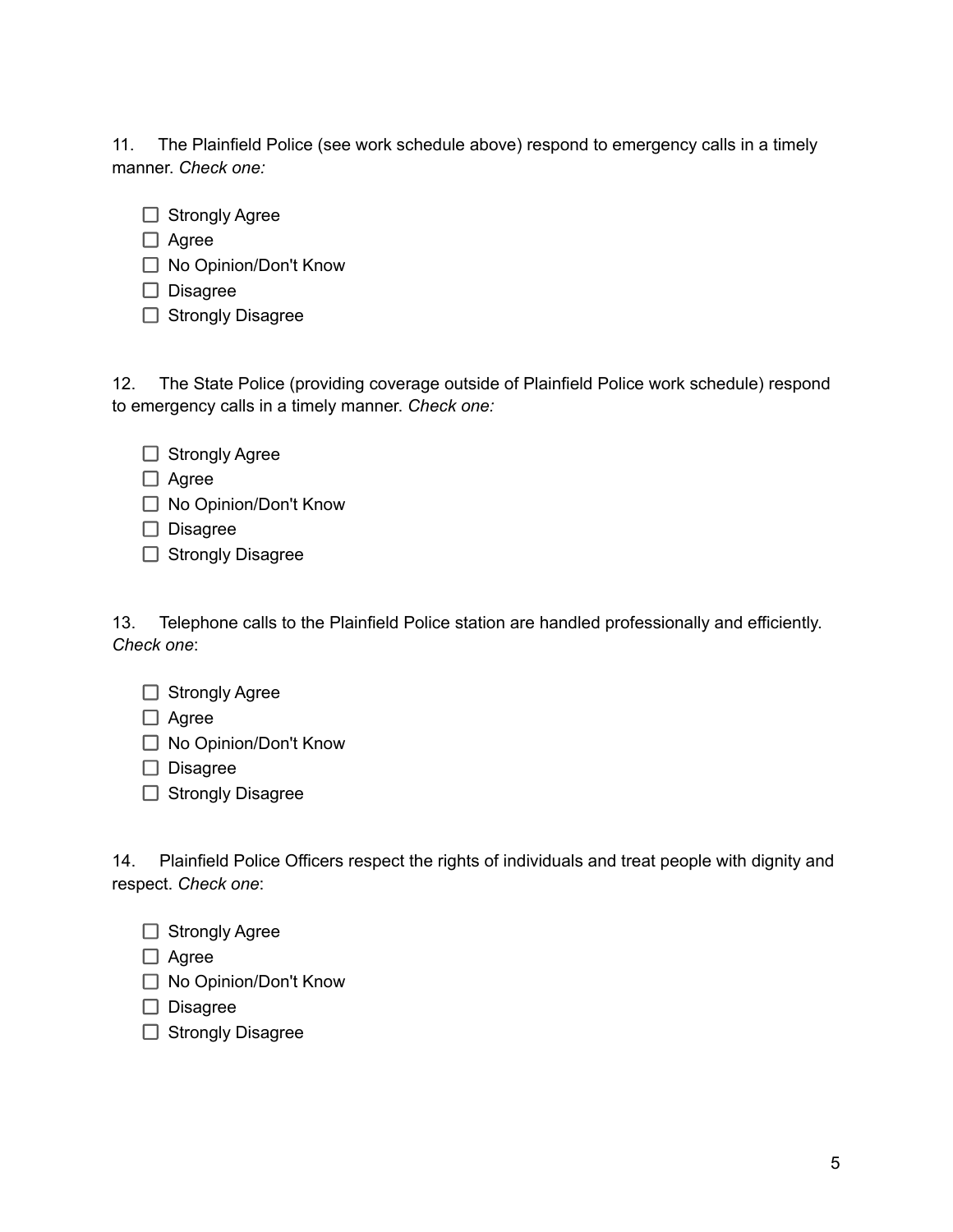15. A complaint brought against a Plainfield Police Officer will receive a fair, objective and timely response. *Check one*:

- $\Box$  Strongly Agree
- Agree
- □ No Opinion/Don't Know
- $\Box$  Disagree
- $\Box$  Strongly Disagree

16. Please provide anything else you'd like us to know regarding your perspectives of the Overall Performance of the Plainfield Police Department.

\_\_\_\_\_\_\_\_\_\_\_\_\_\_\_\_\_\_\_\_\_\_\_\_\_\_\_\_\_\_\_\_\_\_\_\_\_\_\_\_\_\_\_\_\_\_\_\_\_\_\_\_\_\_\_\_\_\_\_\_\_\_\_\_\_\_\_\_\_\_\_\_\_\_\_\_

\_\_\_\_\_\_\_\_\_\_\_\_\_\_\_\_\_\_\_\_\_\_\_\_\_\_\_\_\_\_\_\_\_\_\_\_\_\_\_\_\_\_\_\_\_\_\_\_\_\_\_\_\_\_\_\_\_\_\_\_\_\_\_\_\_\_\_\_\_\_\_\_\_\_\_\_

\_\_\_\_\_\_\_\_\_\_\_\_\_\_\_\_\_\_\_\_\_\_\_\_\_\_\_\_\_\_\_\_\_\_\_\_\_\_\_\_\_\_\_\_\_\_\_\_\_\_\_\_\_\_\_\_\_\_\_\_\_\_\_\_\_\_\_\_\_\_\_\_\_\_\_\_

\_\_\_\_\_\_\_\_\_\_\_\_\_\_\_\_\_\_\_\_\_\_\_\_\_\_\_\_\_\_\_\_\_\_\_\_\_\_\_\_\_\_\_\_\_\_\_\_\_\_\_\_\_\_\_\_\_\_\_\_\_\_\_\_\_\_\_\_\_\_\_\_\_\_\_\_

#### **Contact and Satisfaction with Plainfield Police Department**

Chief Litchfield and Sgt. Miazga are on duty Monday through Friday, covering the hours from 6 a.m. to 9 p.m. The police station is staffed Monday through Friday from 9 a.m. to 5 p.m. and by appointment. Police coverage outside of this schedule is provided by Massachusetts State Police. Please provide your perspectives on interactions you have had with **Plainfield Police (**not State Police).

17. Please indicate your satisfaction with the following interactions with the Plainfield Police Department in the last 36 months. *Mark only one box per row:*

|                                                    | Satisfied | No Opinion/Neutral Dissatisfied |        | Not Applicable |  |
|----------------------------------------------------|-----------|---------------------------------|--------|----------------|--|
| Traffic<br><b>Situations</b><br>(warning, citation |           |                                 | □      |                |  |
| disabled vehicle)                                  |           |                                 |        |                |  |
| Police involvement<br>in Medical 911 Response      |           | □                               | $\Box$ | $\Box$         |  |
| Police involvement<br>in Fire 911 Response         | П         | □                               | $\Box$ | □              |  |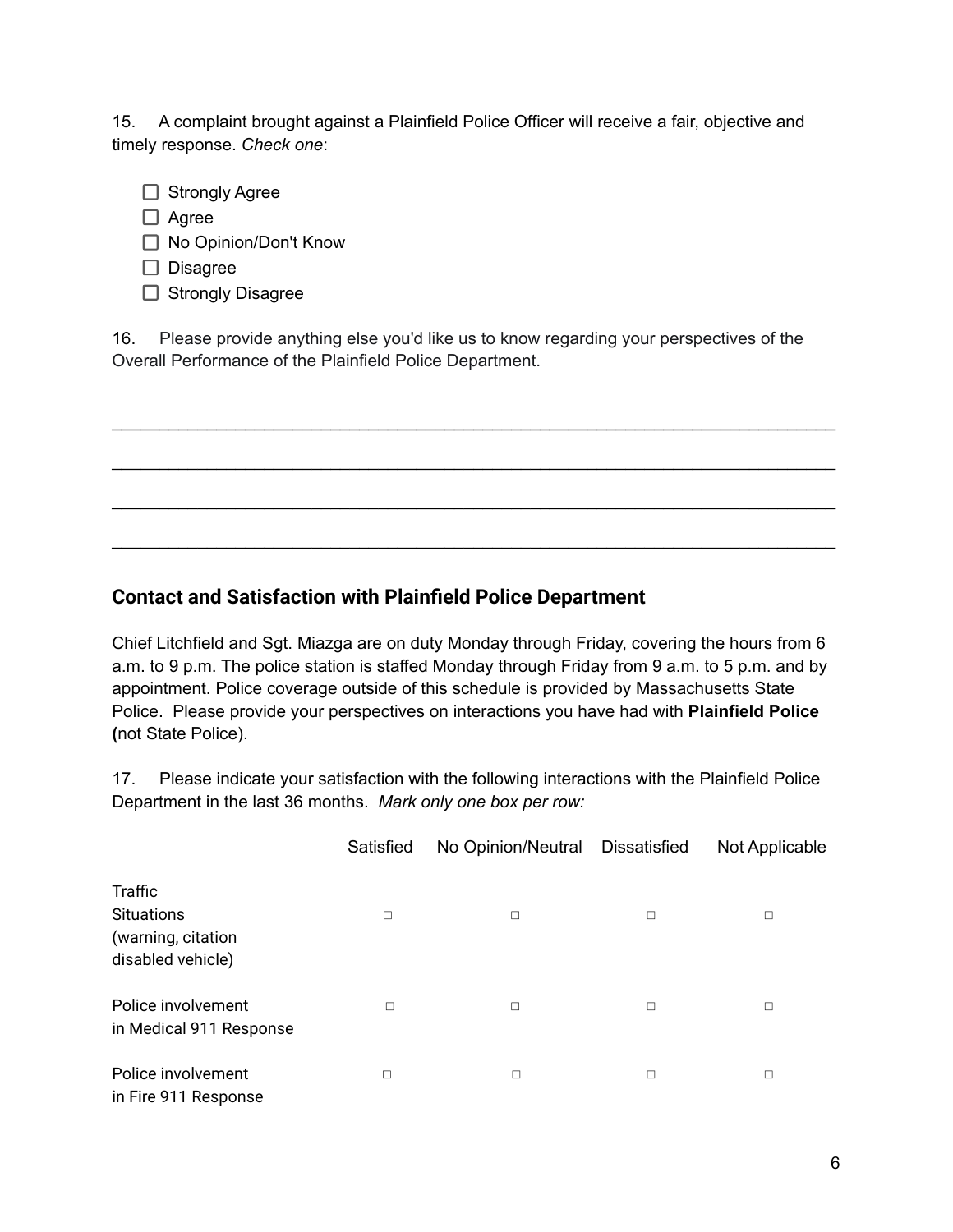| Non-Emergency Call<br>(report a crime, suspicious<br>activity) |  |  |
|----------------------------------------------------------------|--|--|
| Fire Arms Permit<br>(new application or renewal)               |  |  |

18. In the past 36 months, if you called **911** specifically for Plainfield police services (NOT fire dept, NOT ambulance service) to assist with your personal safety or a crime how quickly did they respond? *Check one*:

- $\Box$  They responded faster than I expected
- $\Box$  The time it took to respond was about right
- $\Box$  They responded too slowly
- $\Box$  They never responded
- $\Box$  Not applicable, I have not called for Plainfield Police services in the last 3 years

19. In the past 36 months, if you called the **police station** for Plainfield police services (NOT fire dept, NOT ambulance service) to assist with your personal safety or a crime how quickly did they respond? *Check one*:

- $\Box$  They responded faster than I expected
- $\Box$  The time it took to respond was about right
- $\Box$  They responded too slowly
- $\Box$  They never responded
- $\Box$  Not applicable, I have not called for Plainfield Police services in the last 3 years

\_\_\_\_\_\_\_\_\_\_\_\_\_\_\_\_\_\_\_\_\_\_\_\_\_\_\_\_\_\_\_\_\_\_\_\_\_\_\_\_\_\_\_\_\_\_\_\_\_\_\_\_\_\_\_\_\_\_\_\_\_\_\_\_\_\_\_\_\_\_\_\_\_\_\_\_

\_\_\_\_\_\_\_\_\_\_\_\_\_\_\_\_\_\_\_\_\_\_\_\_\_\_\_\_\_\_\_\_\_\_\_\_\_\_\_\_\_\_\_\_\_\_\_\_\_\_\_\_\_\_\_\_\_\_\_\_\_\_\_\_\_\_\_\_\_\_\_\_\_\_\_\_

\_\_\_\_\_\_\_\_\_\_\_\_\_\_\_\_\_\_\_\_\_\_\_\_\_\_\_\_\_\_\_\_\_\_\_\_\_\_\_\_\_\_\_\_\_\_\_\_\_\_\_\_\_\_\_\_\_\_\_\_\_\_\_\_\_\_\_\_\_\_\_\_\_\_\_\_

\_\_\_\_\_\_\_\_\_\_\_\_\_\_\_\_\_\_\_\_\_\_\_\_\_\_\_\_\_\_\_\_\_\_\_\_\_\_\_\_\_\_\_\_\_\_\_\_\_\_\_\_\_\_\_\_\_\_\_\_\_\_\_\_\_\_\_\_\_\_\_\_\_\_\_\_

20. Please provide anything else you'd like us to know regarding your Contact and Interactions with the Plainfield Police (not State Police).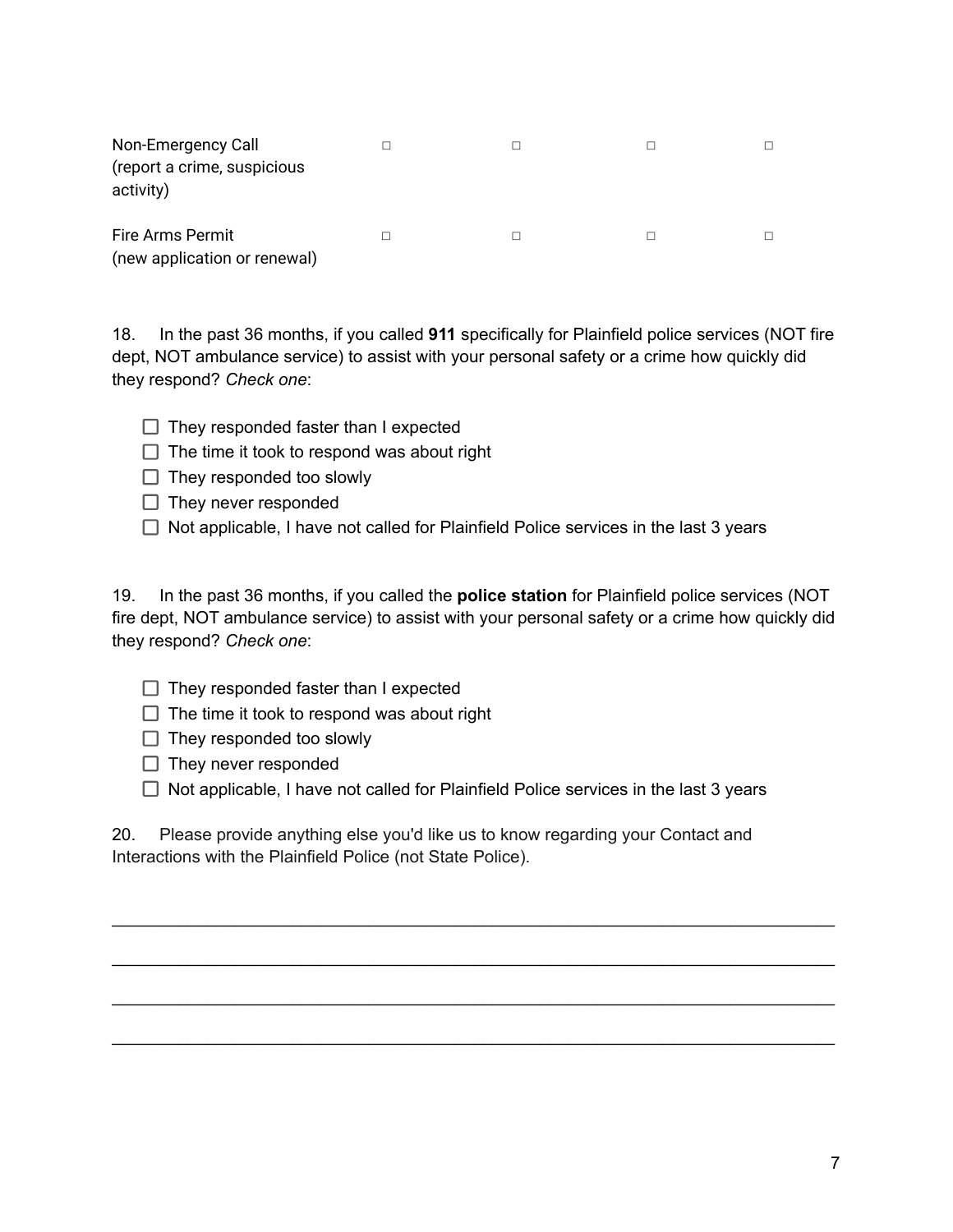### **Community Engagement**

Please indicate the effectiveness of Plainfield Police Department's community information and engagement.

21. Community policing involves officers in your law enforcement agency working with the community to address the causes of crime in an effort to reduce the problems themselves through a range of activities. Based on this definition, do you think the Plainfield Police Department is effectively practicing community policing? *Check one:*

□ Yes

□ No

□ Unsure/Don't know

22. The Plainfield Police Department makes it easy for community members to provide input about the department's activities (suggestions, praise or complaints). *Check one:*

 $\Box$  Strongly Agree

 $\Box$  Agree

□ No Opinion/Don't Know

 $\Box$  Disagree

 $\Box$  Strongly Disagree

23. The presence of the Police Chief at the Select Board meeting on the 4th Tuesday of each month provides me with an adequate forum to address questions, concerns, suggestions or complaints about policing in Plainfield. *Check one:*

 $\Box$  Strongly Agree

 $\Box$  Agree

□ No Opinion/Don't Know

 $\Box$  Disagree

 $\Box$  Strongly Disagree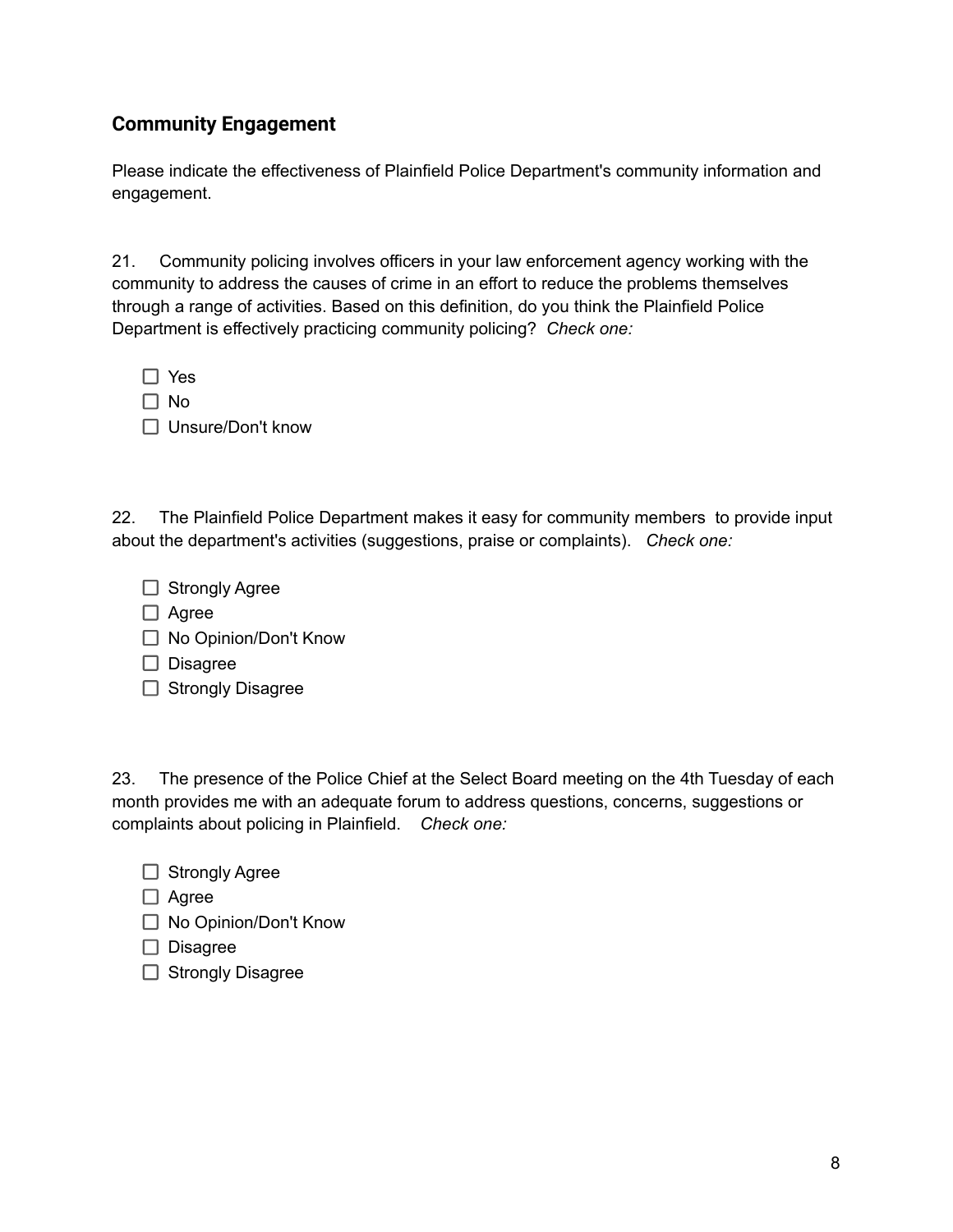24. The information Plainfield Police Department provides to the community is useful for me to understand the goals, objectives, activities and accomplishments of the department.

|                                                   | Strongly<br>Agree | Agree  | Neutral/<br>No Opinion | <b>Disagree</b> | Strongly<br><b>Disagree</b> | Not Applicable/<br>Don't Receive |
|---------------------------------------------------|-------------------|--------|------------------------|-----------------|-----------------------------|----------------------------------|
| On the Police<br>Dept. Webpage                    | □                 | $\Box$ | $\Box$                 | $\Box$          | $\Box$                      | $\Box$                           |
| In the Plainfield<br>Post                         | $\Box$            | $\Box$ | $\Box$                 | $\Box$          | $\Box$                      | $\Box$                           |
| At the 4th Tuesday<br><b>Select Board Meeting</b> | $\Box$            | □      |                        | □               | $\Box$                      | $\Box$                           |

25. Please provide anything else you'd like us to know regarding Plainfield Police Department's Community Engagement.

#### **Any Other Feedback**

This is the place to provide any additional feedback you would like the Plainfield Select Board to have related to the Plainfield Police Department.

\_\_\_\_\_\_\_\_\_\_\_\_\_\_\_\_\_\_\_\_\_\_\_\_\_\_\_\_\_\_\_\_\_\_\_\_\_\_\_\_\_\_\_\_\_\_\_\_\_\_\_\_\_\_\_\_\_\_\_\_\_\_\_\_\_\_\_\_\_\_\_\_\_\_\_\_

\_\_\_\_\_\_\_\_\_\_\_\_\_\_\_\_\_\_\_\_\_\_\_\_\_\_\_\_\_\_\_\_\_\_\_\_\_\_\_\_\_\_\_\_\_\_\_\_\_\_\_\_\_\_\_\_\_\_\_\_\_\_\_\_\_\_\_\_\_\_\_\_\_\_\_\_

\_\_\_\_\_\_\_\_\_\_\_\_\_\_\_\_\_\_\_\_\_\_\_\_\_\_\_\_\_\_\_\_\_\_\_\_\_\_\_\_\_\_\_\_\_\_\_\_\_\_\_\_\_\_\_\_\_\_\_\_\_\_\_\_\_\_\_\_\_\_\_\_\_\_\_\_

\_\_\_\_\_\_\_\_\_\_\_\_\_\_\_\_\_\_\_\_\_\_\_\_\_\_\_\_\_\_\_\_\_\_\_\_\_\_\_\_\_\_\_\_\_\_\_\_\_\_\_\_\_\_\_\_\_\_\_\_\_\_\_\_\_\_\_\_\_\_\_\_\_\_\_\_

\_\_\_\_\_\_\_\_\_\_\_\_\_\_\_\_\_\_\_\_\_\_\_\_\_\_\_\_\_\_\_\_\_\_\_\_\_\_\_\_\_\_\_\_\_\_\_\_\_\_\_\_\_\_\_\_\_\_\_\_\_\_\_\_\_\_\_\_\_\_\_\_\_\_\_\_

\_\_\_\_\_\_\_\_\_\_\_\_\_\_\_\_\_\_\_\_\_\_\_\_\_\_\_\_\_\_\_\_\_\_\_\_\_\_\_\_\_\_\_\_\_\_\_\_\_\_\_\_\_\_\_\_\_\_\_\_\_\_\_\_\_\_\_\_\_\_\_\_\_\_\_\_

\_\_\_\_\_\_\_\_\_\_\_\_\_\_\_\_\_\_\_\_\_\_\_\_\_\_\_\_\_\_\_\_\_\_\_\_\_\_\_\_\_\_\_\_\_\_\_\_\_\_\_\_\_\_\_\_\_\_\_\_\_\_\_\_\_\_\_\_\_\_\_\_\_\_\_\_

26. Please provide anything else you'd like us to know regarding Plainfield Police Department's Community Engagement.